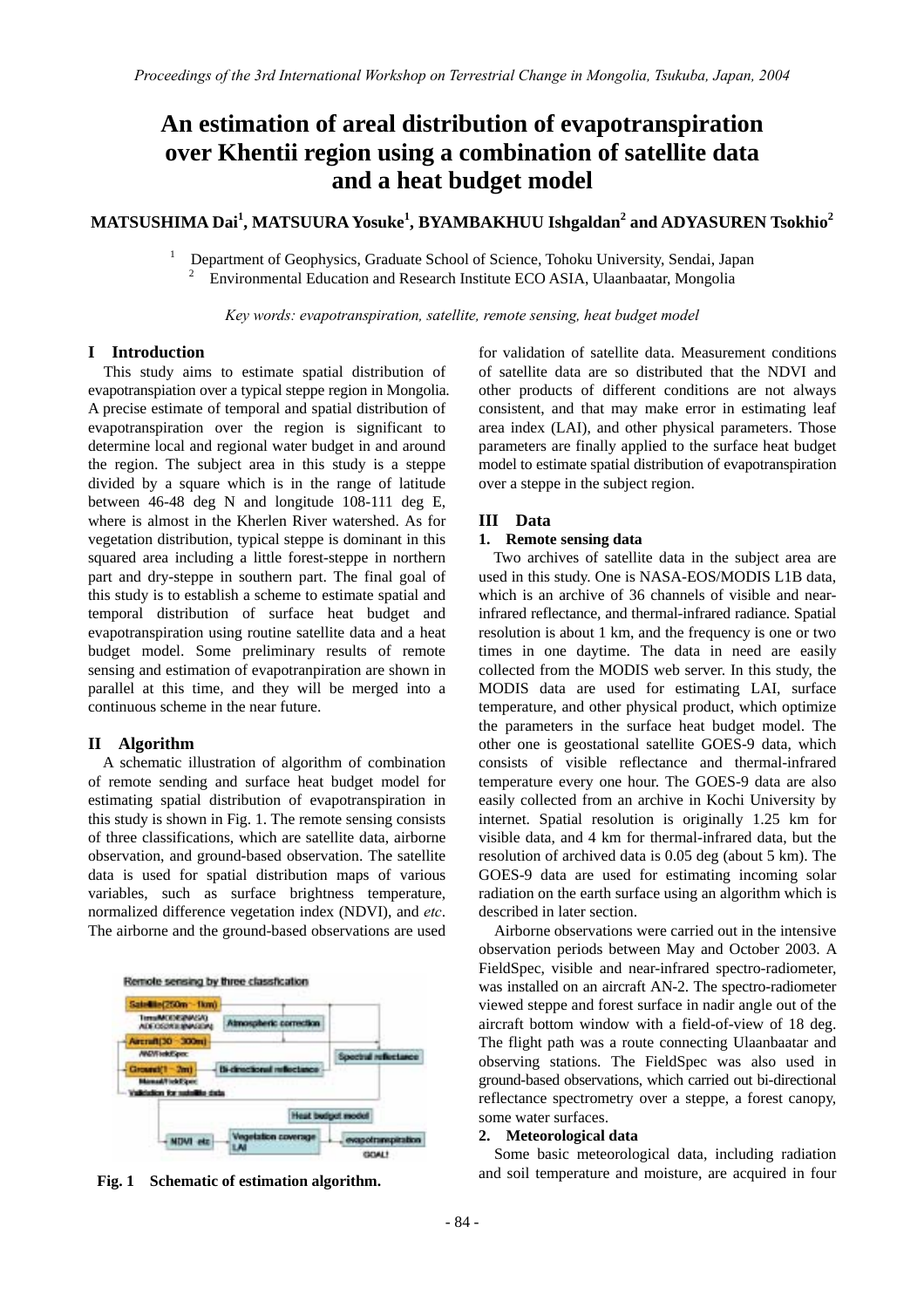automatic weather stations (AWSs) in the subject area. They are continuously measured and archived every 10 minutes from March 2003. In this study, 1-hour average data of them are used as input variables and validation variable in the surface heat budget model.

## **IV Bidirectional characteristics of NDVI 1. Ground-based data**

Fig. 2 illustrates an example of bi-directional reflectance distribution of a visible band. The reflectance tends to increase as the nadir viewing angle increases, and the reflectance pattern is symmetrical if the surface is almost homogeneous. These characteristics of other visible and near-infrared bands are almost the same. Remote sensing indices, such as NDVI, are influenced by these reflectance characteristics. Fig. 3 shows the change of NDVI depends on solar altitude and the measuring angle. The anomaly from the value of standard (solar angle  $=$  30 deg, measuring angle  $= 0$  deg) is as large as 30% of the standard value.

#### **2. Airborne data**

Fig. 4 shows a result of NDVI by an airborne observation on 22 Aug. 2003. These NDVI values are compared to a satellite data obtained on the same day, which was almost synchronized with the airborne observation. Fig. 5 shows the difference between the two ways of estimates, which reveals overestimation of satellite NDVI when the absolute values were small. This is consistent with the results of the ground-based observation, because the measuring angles of satellite is around 50-60 deg from nadir while that of the airborne observation is almost nadir.

#### **3. Satellite data**

Fig. 6 illustrates maps of NDVI distribution observed by the same satellite but observing times were a bit different. The overall NDVI values are remarkably different though the observation interval was only less than two hours. Parameters regarding the observations were almost the same, but only measuring angles were different, which were 50 deg and 60 deg. Even a little difference of measuring angles larger than 50 deg may result crucial difference in reflectance and further NDVI.

## **4. Estimation of LAI**

LAI can be roughly estimated by a linear empirical equation of NDVI obtained by the least squares method. The dependence of NDVI on the solar altitude and the measuring angle also affects the estimation of LAI (not shown in figure).

#### **V Surface solar radiation by satellite**

The geostational satellite GOES-9, which views East Asia and Oceania, obtains visible and infrared images every hour. Kawamura *et al*. (1999) developed an algorithm for estimating incoming solar radiation at surface. Spatial distribution of solar radiation over the subject area is estimated every hour using this algorithm with parameters of which being optimized so as to minimize difference between the estimates and observed values at the AWS stations. An example of results is shown in Fig. 7.



**Fig. 2 An example of bi-directional reflectance which depends on measuring angle.** 



**Fig. 3 NDVI difference from the control value, which depends on solar altitude and measuring angle which is indicated by the distance from the circle center.** 



**Fig. 4 NDVI estimated from airborne spectrometry.** 



**Fig. 5 Comparison of NDVI estimation by airborne observation and satellite data.**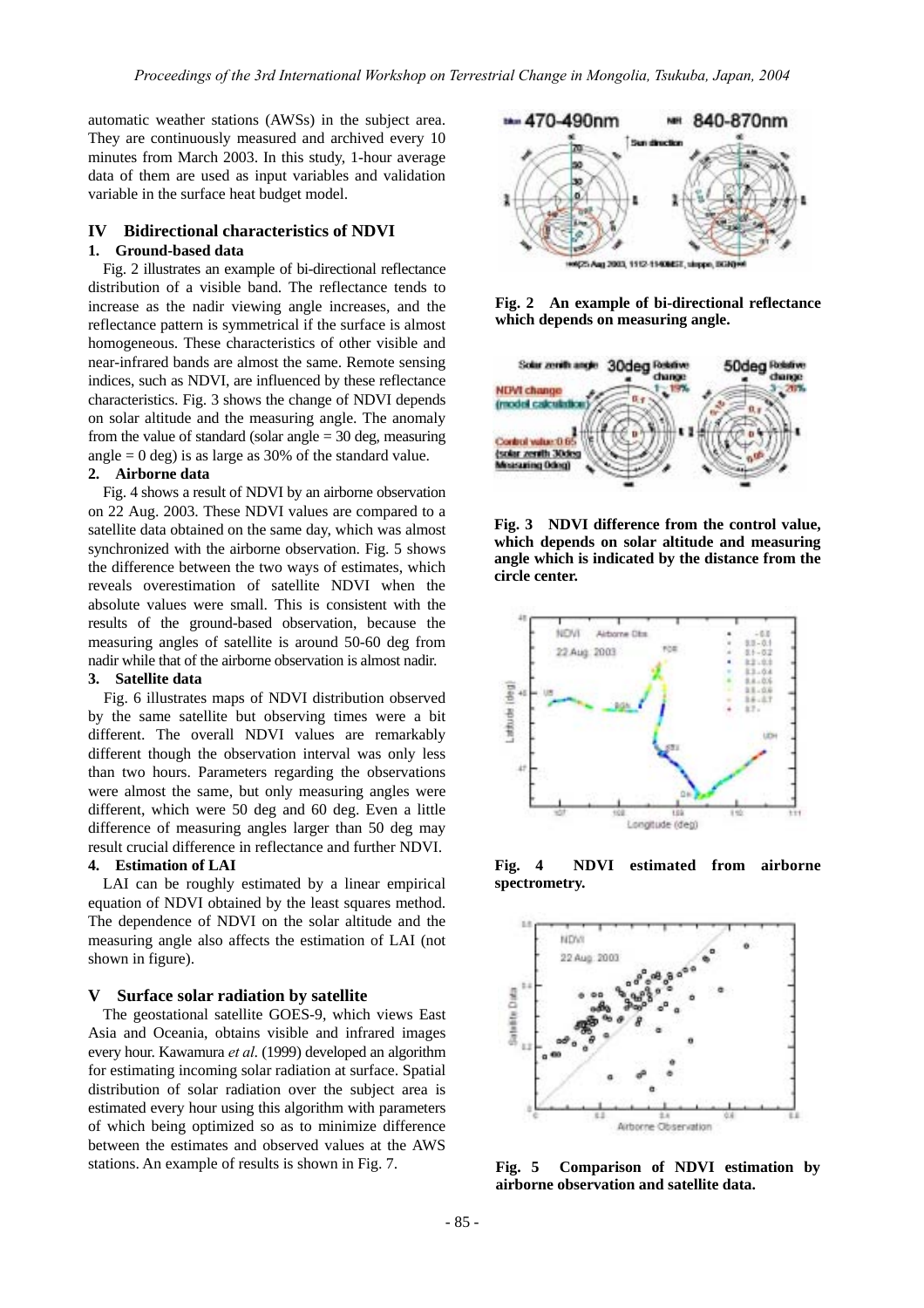

**Fig. 6 Difference of NDVI estimation between two satellite images of 1,200 h and 1,345 h 28 Jul. 2003.**

## **VI Surface heat budget model**

#### **1. Prognostic equation**

The heat budget model used in this study is based on the force-restore method for forecasting earth surface temperature and the bulk formulation to estimate sensible and latent heat fluxes (Matsushima and Kondo, 1995). A summarized form of the equation is given as:

$$
\frac{d}{dt} \begin{pmatrix} T_g \\ T_c \end{pmatrix} = A \begin{pmatrix} T_g \\ T_c \end{pmatrix} + B(S, L, T_a, q, U)^t \tag{1}
$$

where  $T_g$  and  $T_c$  are surface temperature of bare soil and vegetation canopy, *S* and *L* are incoming solar and longwave radiation,  $T_a$  is the air temperature,  $q$  the specific humidity, and *U* the wind speed. Parameter matrices *A* and *B* include albedo, the bulk transfer coefficients, evaporation efficiency, and *etc*. Finally, the surface brightness temperature  $T_r$  is calculated from  $T_g$  and  $T_c$ .

#### **2. Optimizing surface parameters**

Parameters regarding land surface processes should be optimized to have reasonable estimation of evapotranspiration. In this study, the daily average of the bulk transfer coefficient for sensible heat *CH*, the slope of the bulk coefficient regarding wind speed *b*, and the evaporation efficiency  $\beta$  are optimized both for bare soil and canopy,



**Fig. 7 An example of solar insolation using GOES-9 data at 1,530 h 26 Jul. 2003.** 

while the other parameters such as albedo are given. The optimizing is achieved by minimizing the difference between estimation of  $T_r$  and the satellite brightness temperature. More than six samples of observed surface temperature are needed for optimization because there are six parameters which should be optimized. In this study, the parameters at the AWS stations are determined using temporal change of surface infrared temperature in daytime every day. Other than the AWS stations, daily values of the surface parameters are determined at every GOES-9 grid, and using the spatial change of satellite infrared temperature, because the satellite data is usually obtained only once or twice in a daytime.

#### **VII Estimation of spatial distribution of evapotranspiration**

Fig. 8 shows the spatial distribution of evaporation efficiency and the daily average of evapotranspiration on 27 Jul. 2003. These figures roughly illustrate surface moisture conditions in 5 km resolution. To validate these results, diurnal changes of surface heat flux at Kherlen-Bayan Ulaan (KBU) are illustrated in Fig. 9. The daytime surface temperature is almost reproduced, while heat fluxes are not so sufficiently reproduced except the net radiation. Several reasons should be taken into account. One of which is an overestimation of evaporation efficiency. Actually, the monthly amount of evapotranspiration of July 2003 at KBU is slightly more than precipitation. Second reason is observed sensible and latent heat fluxes are underestimated. The sum of the heat fluxes other than net radiation is less than the net radiation. That is because the observed values of sensible and latent heat fluxes are less than the calculation. However, the Bowen ratio of both calculation and observation are almost the same.

#### **VIII Summary and future issues**

Some preliminary results of the bi-directional reflectance characteristics over steppe surface are shown. On the other hand, using both the satellite temperature and the heat budget model, a spatial distribution of evapotranpiration is calculated, and validated with the ground observation, though the overestimation is found in evapotranspiration.